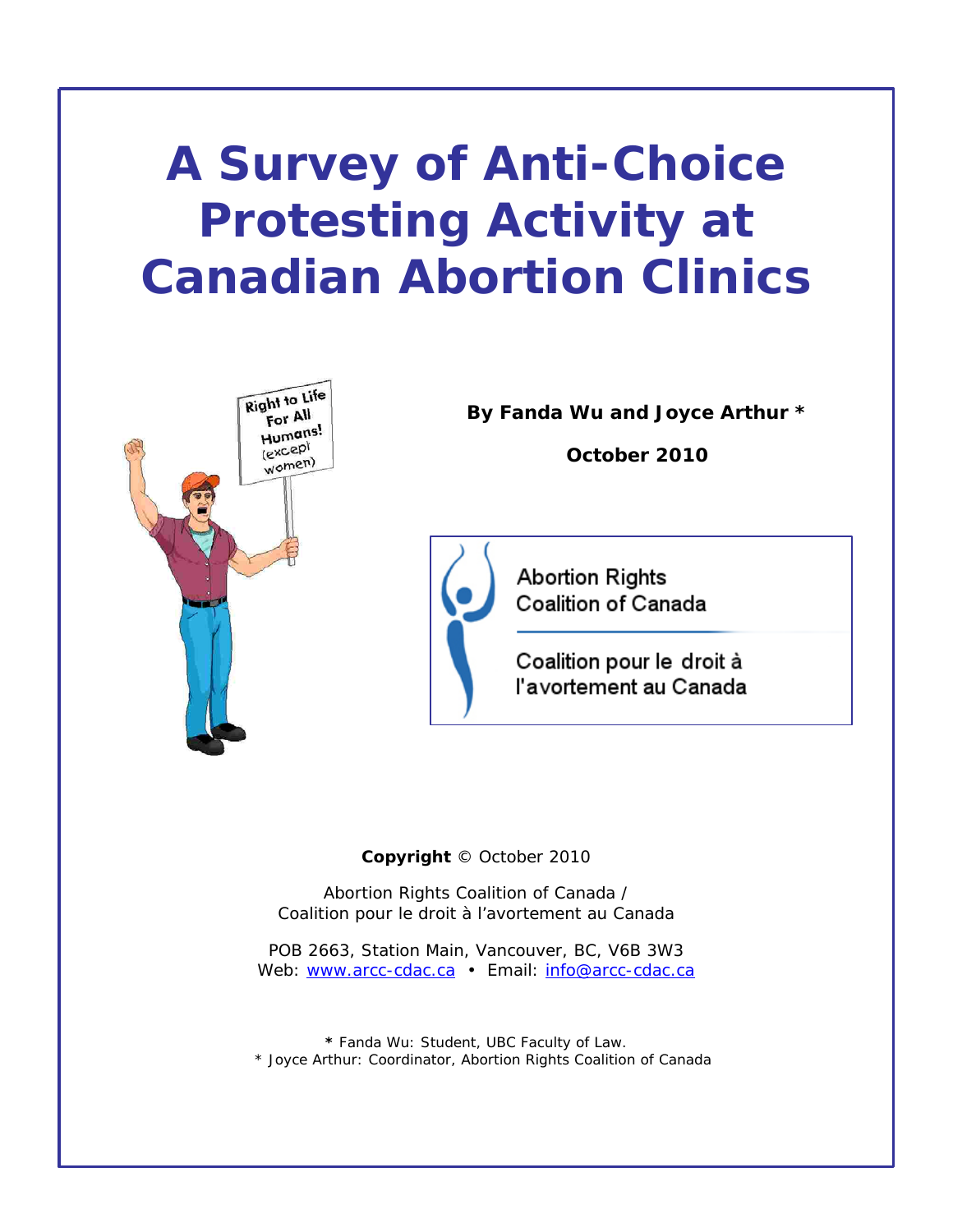# **Table of Contents**

| Question 1:<br>Question 2:<br>Question 3:<br>Question 4:<br>Question 5:<br>Question 6:<br>Question 7:<br>Question 8a:<br>Question 8b:<br>Question 9:<br>Question 10: | Is the clinic stand-alone, in a multi-tenant building,<br>Details of the protesting activity including size, frequency,<br>Have there been changes during "40 Days for Life" campaign? 8<br>What is the impact of protesting activity on staff and patients?  9<br>Has the clinic gathered patient feedback regarding<br>Have the measures taken against protestors been effective?  11<br>What is the quality of the relationship between the clinic<br>Is legislation similar to BC's desirable elsewhere? 13 |
|----------------------------------------------------------------------------------------------------------------------------------------------------------------------|-----------------------------------------------------------------------------------------------------------------------------------------------------------------------------------------------------------------------------------------------------------------------------------------------------------------------------------------------------------------------------------------------------------------------------------------------------------------------------------------------------------------|
| Question 11:                                                                                                                                                         | Is legislation similar to BC's feasible elsewhere? 14                                                                                                                                                                                                                                                                                                                                                                                                                                                           |
|                                                                                                                                                                      |                                                                                                                                                                                                                                                                                                                                                                                                                                                                                                                 |
|                                                                                                                                                                      | Differences between clinics without an injunction and with an injunction 15<br>Differences between clinics without bubble zone legislation                                                                                                                                                                                                                                                                                                                                                                      |
|                                                                                                                                                                      |                                                                                                                                                                                                                                                                                                                                                                                                                                                                                                                 |
| Conclusion                                                                                                                                                           |                                                                                                                                                                                                                                                                                                                                                                                                                                                                                                                 |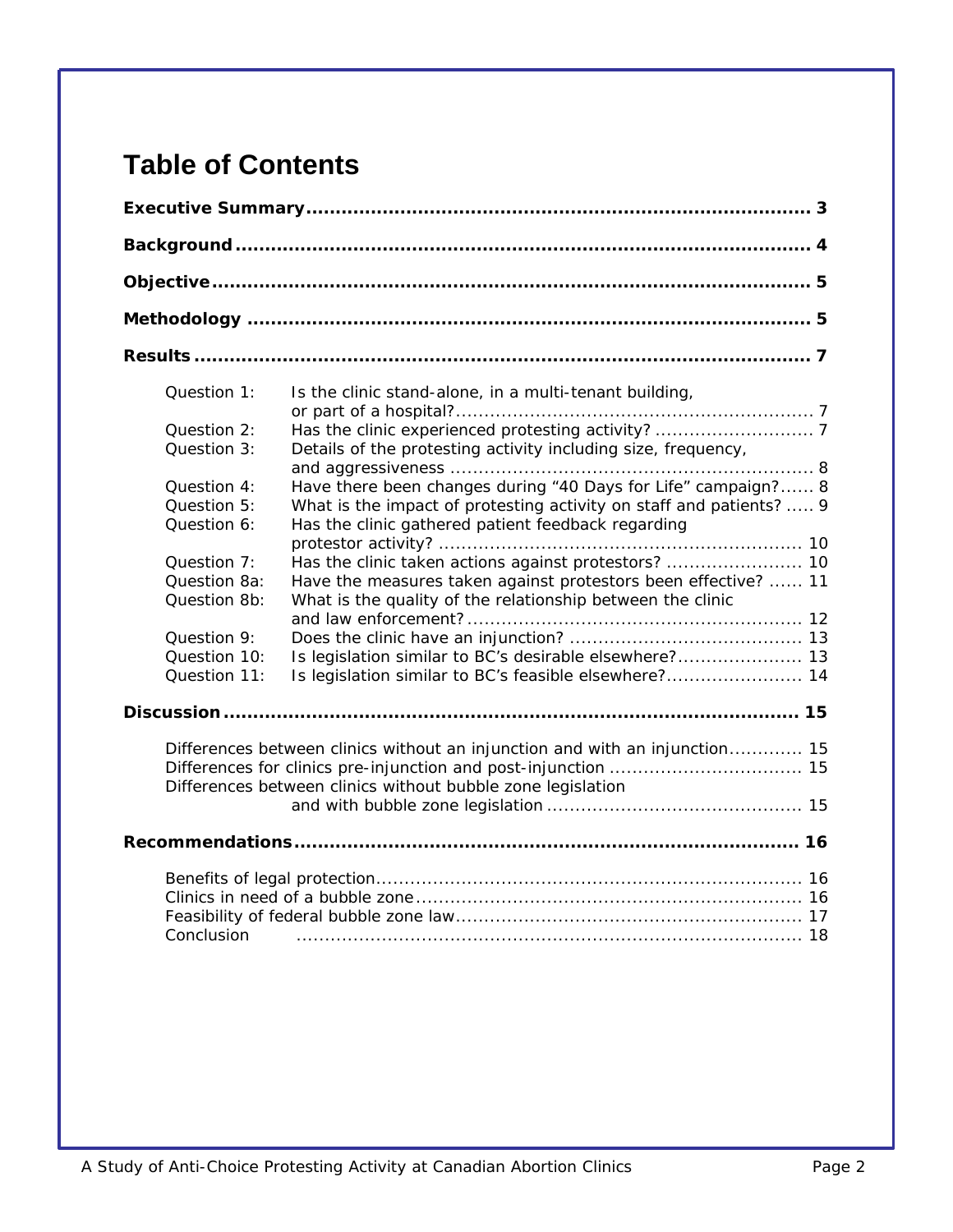### **Executive Summary**

British Columbia is the only province in Canada to have legislation limiting antichoice protesting activity at abortion service providers. BC's *Access to Abortion Services Act* protects abortion service providers from protesting activity, creating a "bubble zone" free of protesting activity around clinics, hospitals, and the offices and homes of providers. This study undertook a quantitative and qualitative analysis of the differences between abortion clinics within BC that are protected by the *Act*, and abortion clinics in other provinces in Canada. The latter either have no protection against protestors or have private injunctions obtained in court that create protected bubble zones around the clinic).

The study surveyed clinics on their protest activity and history, measures taken to protect patients and staff, and the effectiveness of those measures. Clinic staff were also asked to express their views on the desirability of access zone legislation and the likelihood of such legislation being passed in their jurisdiction. The paper comments on the feasibility and desirability of the *Act* or similar legislation in other provinces or Canada-wide, and sets out a legal analysis on the viability of such legislation.

#### *Highlights:*

- Every clinic in Canada participated a total of 33.
- 64% of clinics (21) currently experience some degree of protest activity.
- 15% (5) have had protest activity in the past.
- 21% of clinics (7) have never experienced any protest activity.
- 27% of clinics (9) have either private court injunctions to protect staff and patients from protesters, or are protected by the *Access to Abortion Services Act*. 73% of clinics (24) have no protection.
- Injunctions and bubble zone laws have significantly reduced protest activity at every clinic that uses them, sometimes completely eliminating it.
- Although protest activity has been relatively low and sporadic at most clinics since the mid-1990's, it is on the rise again with the anti-choice "40 Days for Life" campaign that stages ongoing demonstrations outside abortion clinics.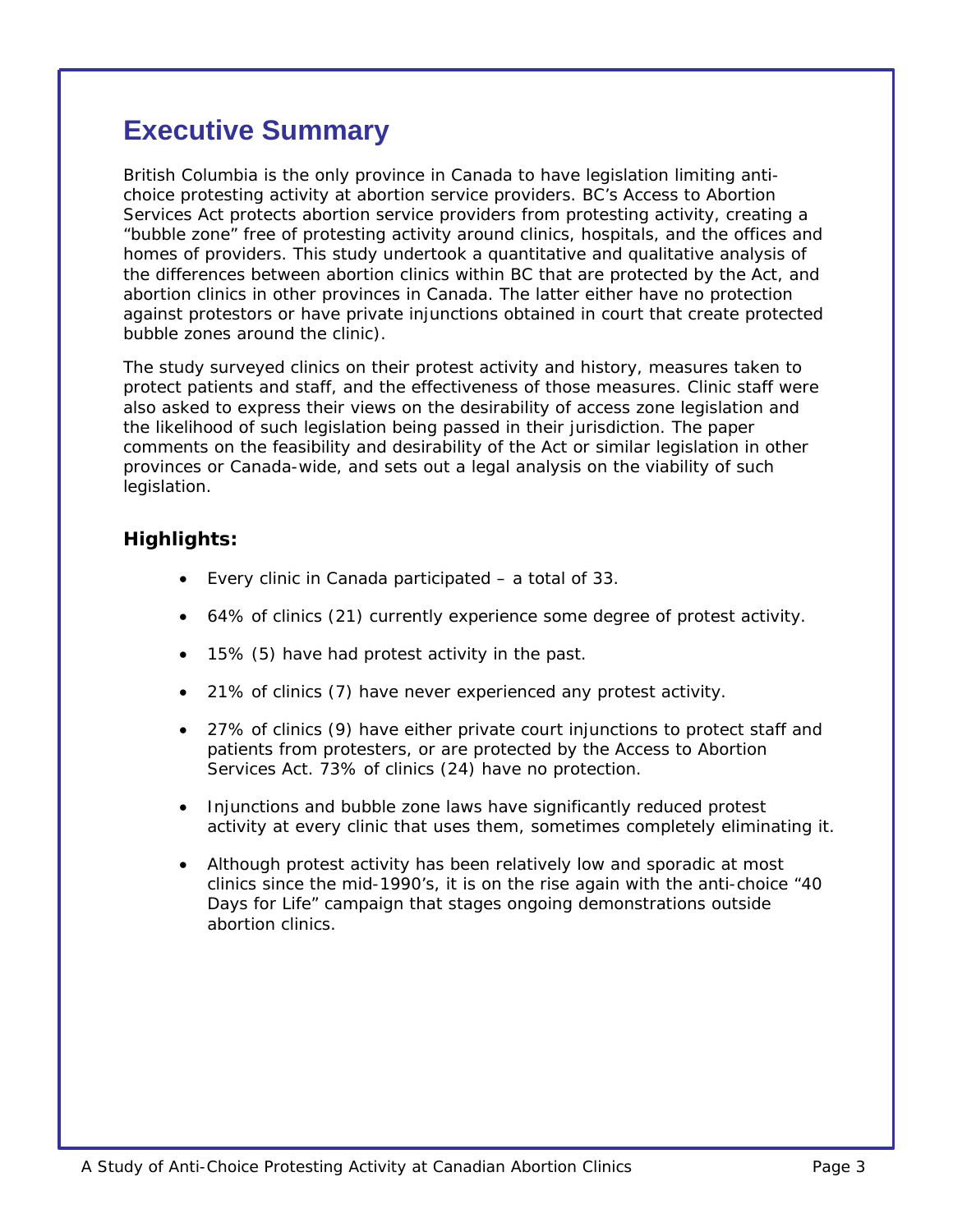# **Background**

This study was completed by the Abortion Rights Coalition of Canada (ARCC) and compiles information on anti-choice protestors at abortion clinics across Canada.

British Columbia is one of the few jurisdictions in the world that has legislation protecting abortion service providers from anti-choice activity. The *Access to .<br>Abortion Services Act*<sup>1</sup> (the "*Act*") came into force in British Columbia in September of 1995. Abortion service providers are protected from anti-abortion protestors by the *Act*, which creates "access zones" (also known as "buffer zones" or "bubble zones") where protest activities may not take place. No other province in Canada has a similar provision.

The *Act* automatically protects the homes of providers (including all clinic staff) and doctor's offices, but clinics and hospitals that experience protesters must apply to the government for a bubble zone. If warranted, a zone will be customized to their site via a Regulation under the *Act*. Zones are calculated from the edge of the lot on which the facility is located at and extend up to a maximum of 50 metres. Zones extend 160 metres for a doctor or staff member's home, and 10 to 20 metres for a doctor's office.<sup>2</sup> Within these zones, the Act prohibits: sidewalk interference, protesting, besetting<sup>3</sup>, physical interference or attempted interference with a patient, doctor, or service provider, and intimidation of a patient, doctor, or service provider.

Engaging in these prohibited activities may result in arrest with bail conditions that may include prohibition from entering the access zone, fines up to \$5,000 for the first offence and \$10,000 for subsequent offences, and imprisonment for up to six months for the first offence and up to one year for subsequent offences. Finally, either the Attorney General or other persons may apply for an injunction to prevent a person from contravening the *Act*.

Protesters convicted under the *Act* have challenged its constitutionality several times. However, the *Act* was ultimately upheld as constitutional in September 2008 by the BC Court of Appeal,<sup>4</sup> and the Supreme Court of Canada has declined to hear the appeal of protesters convicted under the *Act*.

The United States is another country that has legislation in regard to abortion clinics. The US Congress passed the *Freedom of Access to Clinic Entrances (FACE) Act5* in 1994, which is a federal law that prohibits physical obstruction of any reproductive

 $\overline{a}$ 

<sup>1</sup> Access to Abortion Services Act, RSBC 1996, c 1.

<sup>2</sup> Don Crane, "Synopsis – Access to Abortion Services Act", *Pro-Choice Press* (Winter 1995/1996), online: Pro-Choice Action Network <http://www.prochoiceactionnetworkcanada.org/prochoicepress/9596win.shtml#legalopinion>.

<sup>3</sup> 'Besetting' includes continuous and repeated observation of service providers, doctors, patients, or any of their homes, as well as standing close to them with the objective of impeding the provision of abortion services.

<sup>4</sup> R. v. Spratt, 2008 BCCA 340. <www.canlii.org/en/bc/bcca/doc/2008/2008bcca340/2008bcca340.html>

<sup>&</sup>lt;sup>5</sup> Freedom of Access to Clinic Entrances Act, USC 18 1994, § 248 (1994).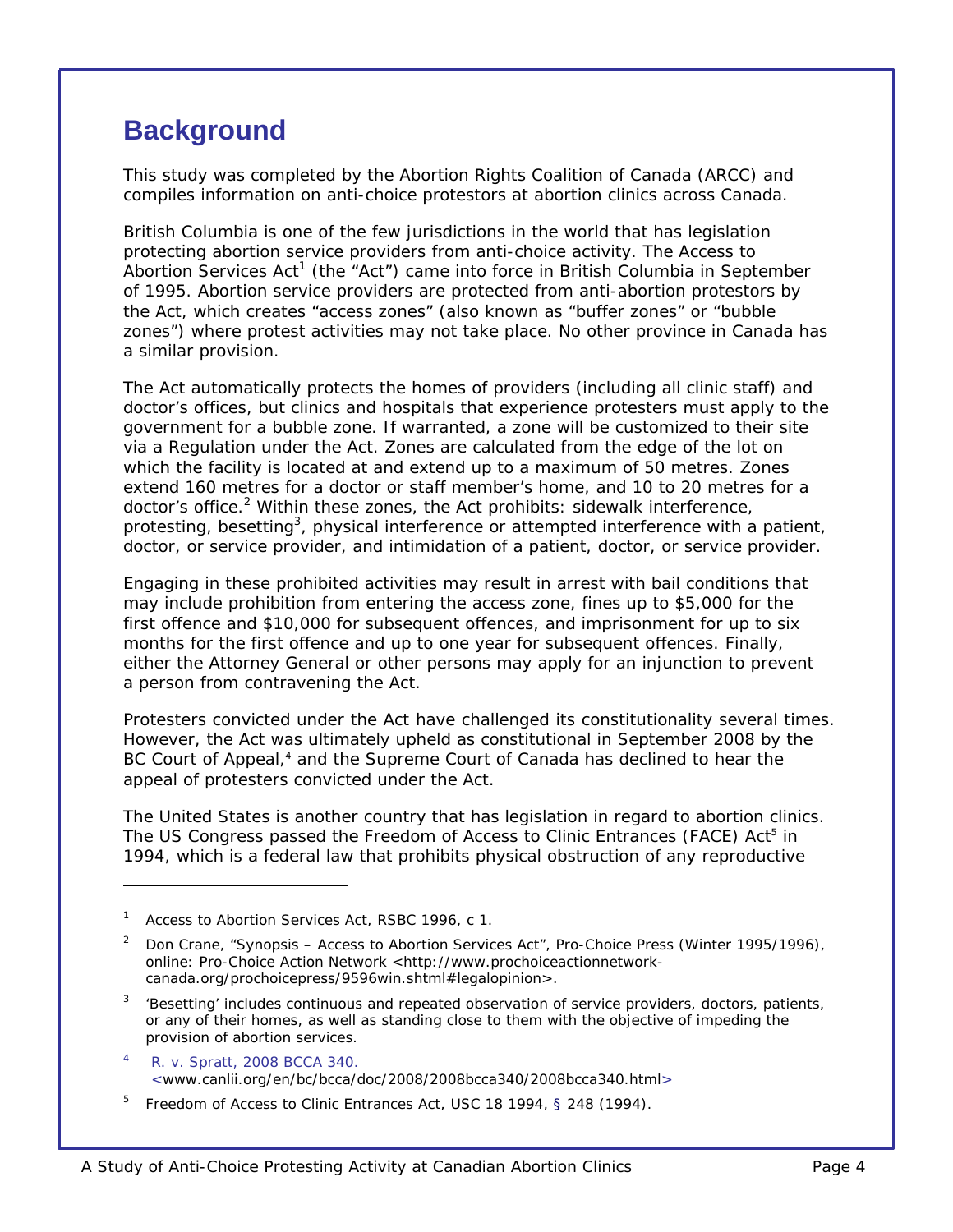healthcare centre, including abortion clinics. The *FACE Act* also allows providers, the state attorney general, and/or the federal government to bring actions and obtain injunctions or monetary damages.<sup>6</sup> However, the *FACE Act* differs from the *Access to Abortion Services Act* in that it is not a buffer zone law that prohibits protesters. In addition to the *FACE Act*, at least fifteen different buffer zone laws exist at the state or municipal level in the U.S. One such example is Pittsburgh, which has a municipallevel bubble zone law that covers three clinics. $<sup>7</sup>$ </sup>

A few other countries are also making progress towards implementing bubble zone laws. In France, Article 17 of *Act n° 2001-588 on the voluntary interruption of*  pregnancy and contraception<sup>8</sup> criminalizes the impairment of access to an institution performing abortion as well as exerting moral or psychological pressure, including threats and intimidation, on staff and patients. Offenders face a fine of €30,000 and two years imprisonment. Both Australia and Austria have made attempts at passing legislation similar to BC's *Act*, but have been so far unsuccessful.<sup>9</sup>

# **Objective**

The purpose of this study was to assess anti-choice activity in clinics across Canada and determine the need for and the feasibility of bubble zone legislation in provinces other than British Columbia. Data was collected in order to compare and contrast the service providers that were protected by the Act, those protected by private injunctions, and those with no legislation.

## **Methodology**

 $\overline{a}$ 

ARCC compiled a list of all abortion service providers across Canada, which included clinics associated with a hospital, located within a multi-tenant building, and standalone clinics. The ARCC Coordinator identified the clinics that would participate in the survey and contacted the clinics to introduce the project and get approval for a law student to call, who was recruited through the Pro Bono Students Canada program at

<sup>6</sup> "Freedom of Access to Clinic Entrances (FACE) Act", online: National Abortion Federation (NAF) <http://www.prochoice.org/pubs\_research/publications/downloads/about\_abortion/face\_act.pdf  $>$ .

<sup>7</sup> "Safe Spaces: Activist's Guide to Clinic Buffer Zones", (Pittsburgh, PA: Woman's Law Project, 2010).

<sup>8</sup> Loi n° 2001-588 du 4 juillet 2001 relative à l'interruption volontaire de grossesse et à la contraception, JO, 7 July 2001, 10823.

<sup>9</sup> Rebecca Dean, "Abortion in Australia: Access versus Protest", online: Department of Health <http://www.health.vic.gov.au/phwa/downloads/fertility\_contol\_clinic\_attachment1.pdf>. **And:** Paul Heinrichs, "Democrats push for clinic law" *The Age* (28 August 2005), online: The Age <http://www.theage.com.au/news/national/democrats-push-forcliniclaw/2005/08/27/1124563067484.html>. **And:** Letter from Dr. Christian Fiala (2009).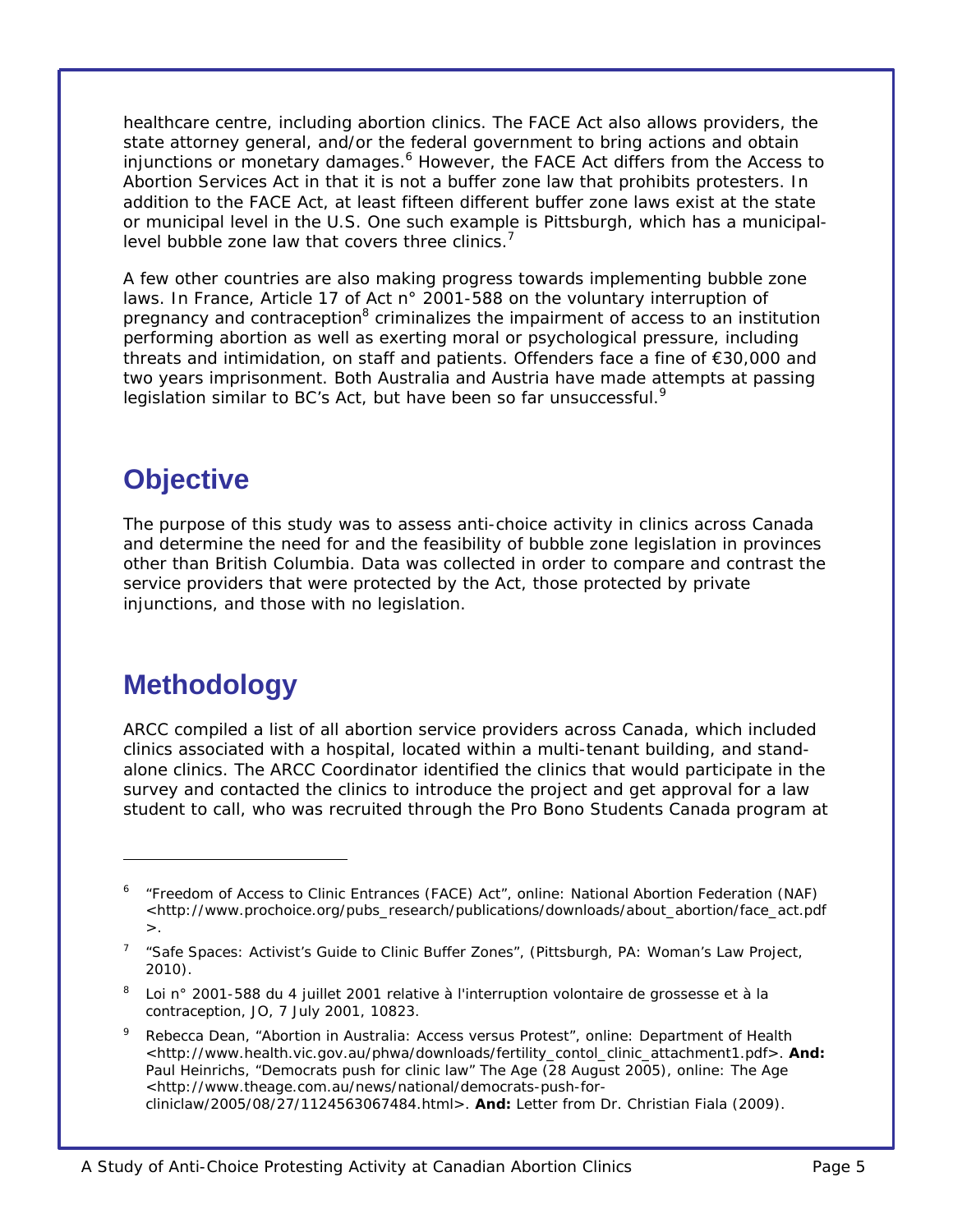the University of British Columbia. The student collected survey answers primarily over the phone, with a few answers collected via e-mail.

A total of 33 abortion service providers were surveyed. To protect the clinics' confidentiality and security, no clinics are identified in this paper.

| Clinic Breakdown     |    |
|----------------------|----|
| Prairies (P)         | 5  |
| British Columbia (B) | 6  |
| Ontario (O)          | 11 |
| Maritimes (M)        | 3  |
| Quebec $(Q)$         | 8  |
| <b>TOTAL</b>         | 33 |

Surveying of the Quebec clinics was done by the Fédération du Québec pour le planning des naissances (FQPN), who translated the survey into French. We translated the survey results back into English for the purposes of this study. The FQPN also chose to send a written survey to an additional 51 abortion service providers (mostly hospitals and *Centres local de services communautaires*), which this study does not analyze.

The survey asked eleven questions, as follows:

- 1. Is your clinic stand-alone, in a multi-tenant building, or part of a hospital?
- 2. Have you ever experienced protestors at your site?
- 3. Please explain in detail the size of protesting activity, frequency, aggressiveness, violent incidents, if any; and frequency of new protestors.
- 4. Have you noticed any recent changes in protesting activity due to the "40 Days for Life" campaign (September 1, 2009 to November 1, 2009)?
- 5. To what extent does their presence intrude upon daily activities? How does the protesting activity affect the doctors, nurses, and other staff members? How does it affect patients?
- 6. Has your clinic ever asked patients to anonymously complete a survey or written description on how protestors interacted with them if at all, and what effect the protestors had on them if any (e.g., for possible use as evidence in court to support an injunction)?
- 7. What actions have you taken against protestors? This may include calling in law enforcement, using clinic escorts or building security, or getting a court injunction against protestors.
- 8. Have the measures you've taken been effective? Are they sufficient? Has police response generally been adequate? Has it helped to reduce protest activity? Do you have a good relationship with local law enforcement?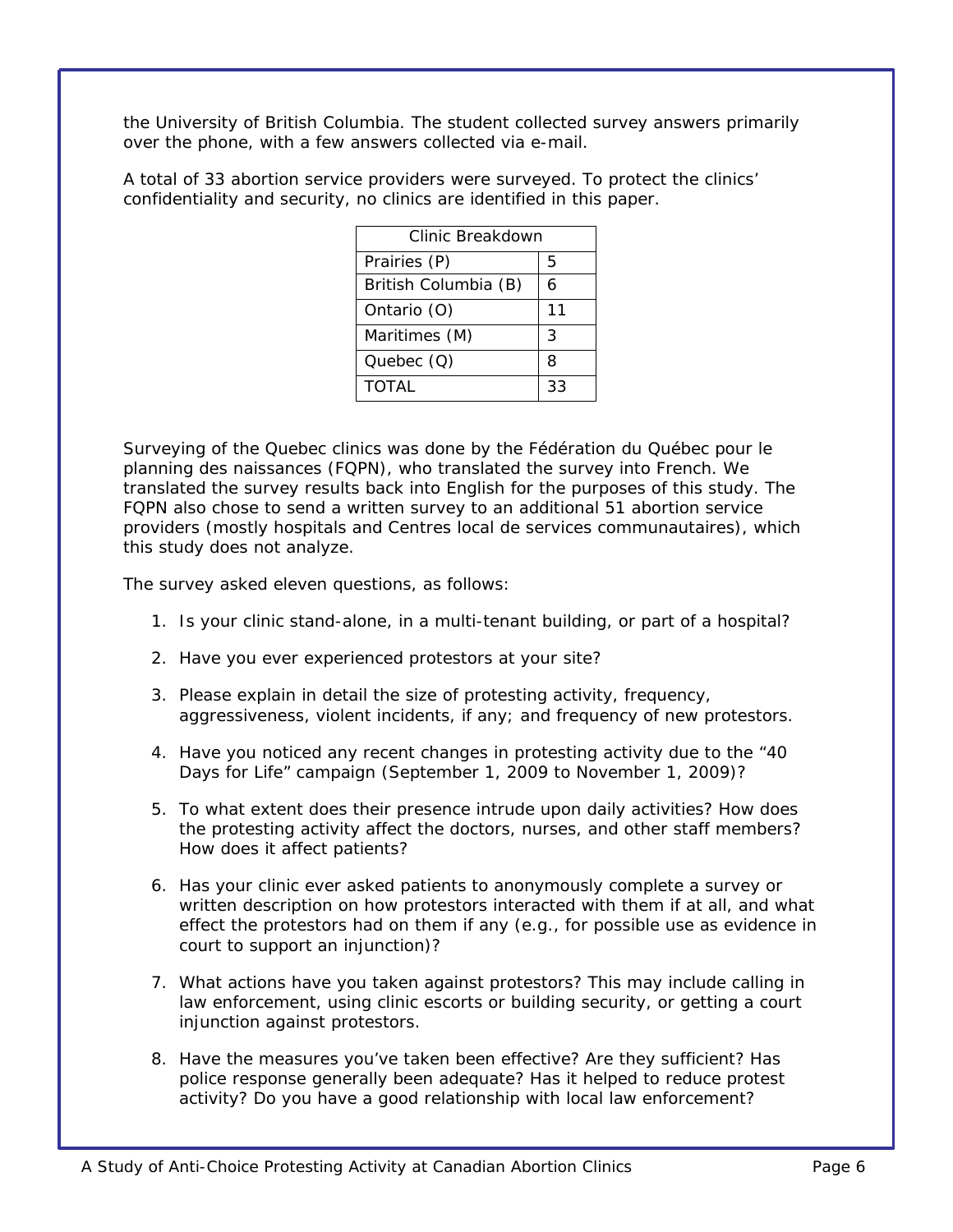- 9. If you have an injunction or law in place, what are the terms of the injunction? How difficult is it to enforce? How do you enforce it? Can we receive a copy of it?
- 10.BC passed an Access to Abortion Services Act in 1995 which creates zones of protection for abortion clinics. Do you believe a bubble zone would be desirable to have for your clinic? How effective do you think such legislation would be (compared to an injunction, if you have one)?
- 11.In your current political climate, do you feel a bubble zone law would be feasible? That is, given the current political party in power and their platform on abortion, would such a law be likely to be passed, whether municipally, provincially, or federally?

# **Results**

*Question 1: Is the clinic stand-alone, in a multi-tenant building, or part of a hospital?* 

| 12  |
|-----|
| 1 ∩ |
|     |



*Question 2: Has the clinic experienced protesting activity?* 

| <b>Protesting Activity</b> |   |
|----------------------------|---|
| Yes                        |   |
| Rarely/Only Once/Other     | Һ |
| N٥                         |   |

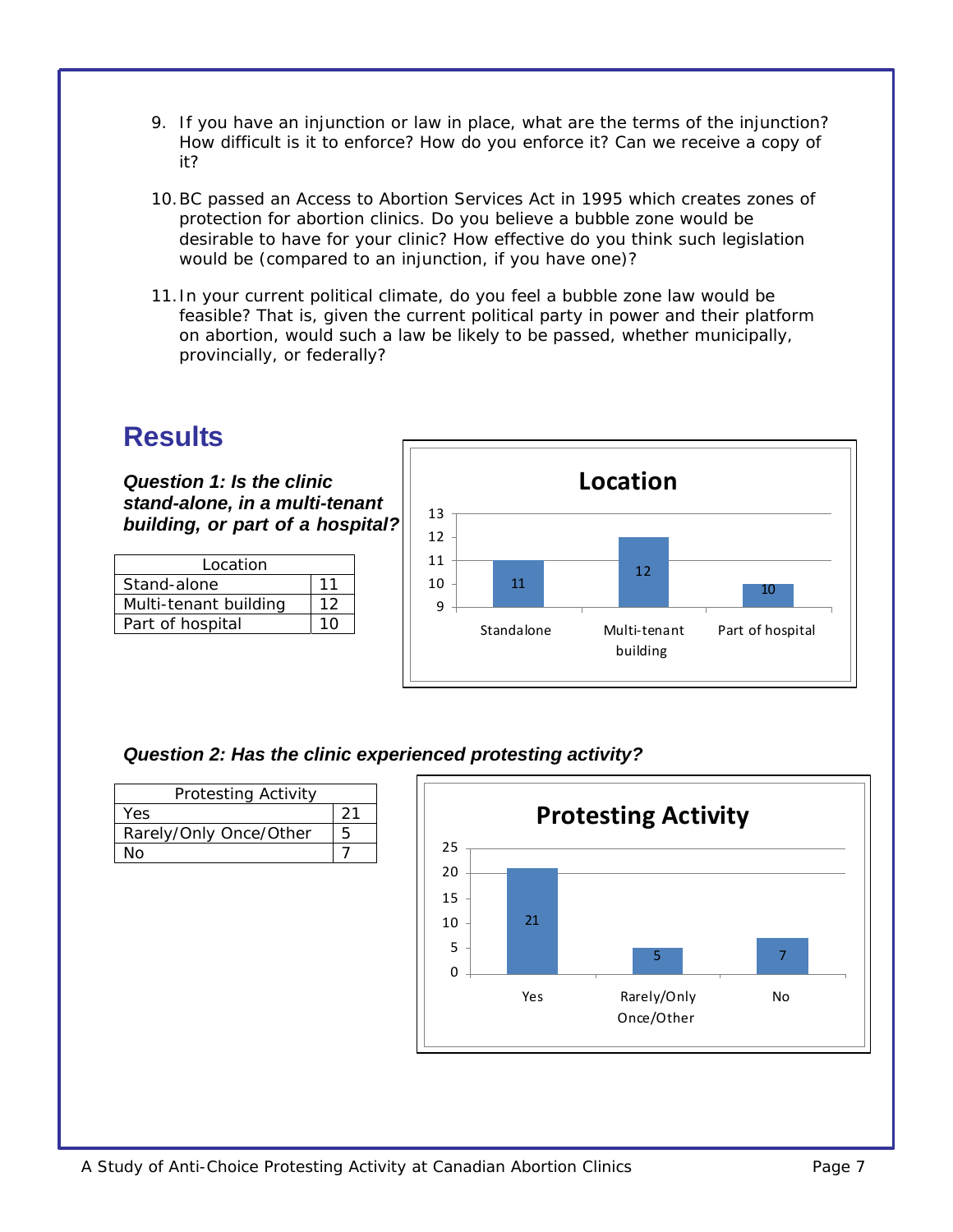#### *Question 3: Details of the protesting activity including size, frequency, and aggressiveness*

Of the 21 providers that experienced protesting activity, the size and frequency of protesting varied across clinics. Protestors ranged in number from as little as one protestor to hundreds of protestors, although usually it was groups of two to twelve. The frequency ranged from daily to weekly to only two or three times a year. Some clinics experienced protestors that were fairly quiet to ones that were more aggressive. The types of activities protestors engaged in included: signage such as "adoption", "mommy does it hurt", and "save the baby"; handing out pamphlets and brochures about negative effects of abortion and graphic photographs; and luring patients away from the clinic. A few clinics experienced protestors who blocked entry to clinics and followed patients around, but these activities ceased to occur after the clinics got court injunctions.

*"Some [protestors] will occasionally lure patients over [to the anti-choice house across the street] or patients end up over there. It can affect [patients], but generally it's pretty quiet."* 

*"Occasionally one of the protestors will get overly enthusiastic and will hand out gross literature to people on the street."* 

*"[There was a] crazy man at the door wanting to call police to close us down."* 

*"There are organized groups – the same for a long time but there are new people. They come twice a year, at Lent and 40 Days for Life."* 



#### *Question 4: Have there been changes during "40 Days for Life" campaign?*

"40 Days for Life" is an anti-choice campaign that places protesters in front of clinics on a 24-hour basis for 40 days straight, once or twice a year. The campaign was imported to Canada from the U.S. in 2009, and has targeted 8 to 10 Canadian clinics each time.

Changes During 40 Days Increased protestors | 11 No change 12 N/A 10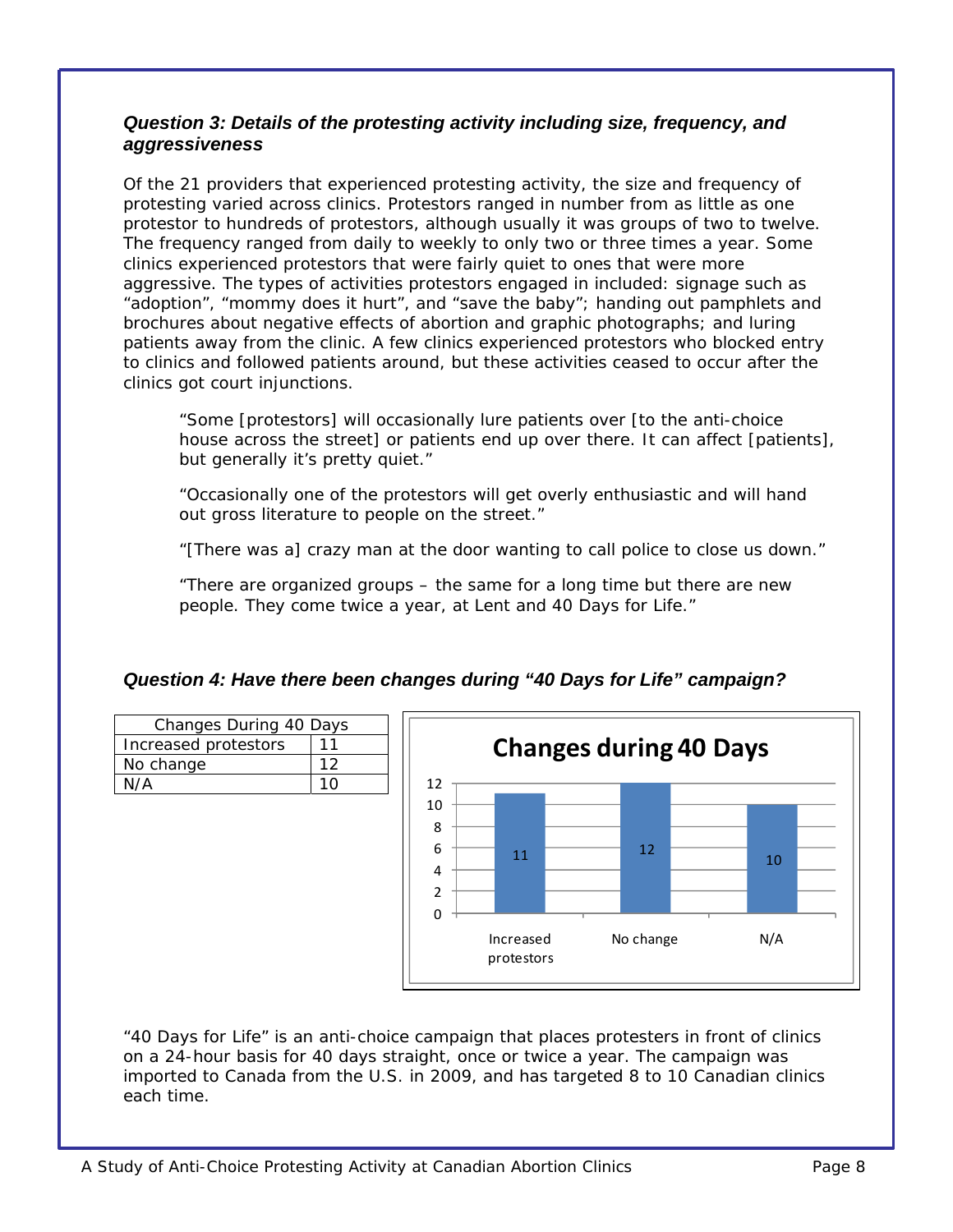The ten clinics that responded as "N/A" were unable to comment due to a number of reasons, such as not having ever had protesting activity or not being on the 40 Days campaign list.

*"Yes, the 40 Days campaign was our first experience with a protest. We had led a very private existence previously."* 

*"There was an increase of pressure. I would say they are more aggressive, with their huge photos of fetuses."* 

#### *Question 5: What is the impact of protesting activity on staff and patients?*



One clinic responded by saying that both staff and patients were frightened by the aggressiveness of protestors. Another clinic also said that both staff and patients are bothered and fearful.

A number of clinics responded by saying that patients were affected negatively and upset by the presence of protestors, but that staff were more used to the protesting activity and not as bothered by it. These clinics were coded as being affected negatively by protestor presence. One clinic mentioned that the staff noticed the protestors but the patients were not bothered. This clinic coded as being negatively affected.

*"Sometimes patients don't even notice that protestors are there. Occasionally signs are hurtful and increase stress for patients coming in for abortion. They're already stressed out, someone having claim on what you do is pretty hard for them."* 

*"There is more effect on the patients than staff. It depends on patients – some patients aren't bothered at all, but if they are having qualms about coming in the first place, they are bothered. It changes the atmosphere here."* 

 *"[It] doesn't affect the staff at all because all of the staff are older, so they've been here for years, so [they] kind of get used to it."*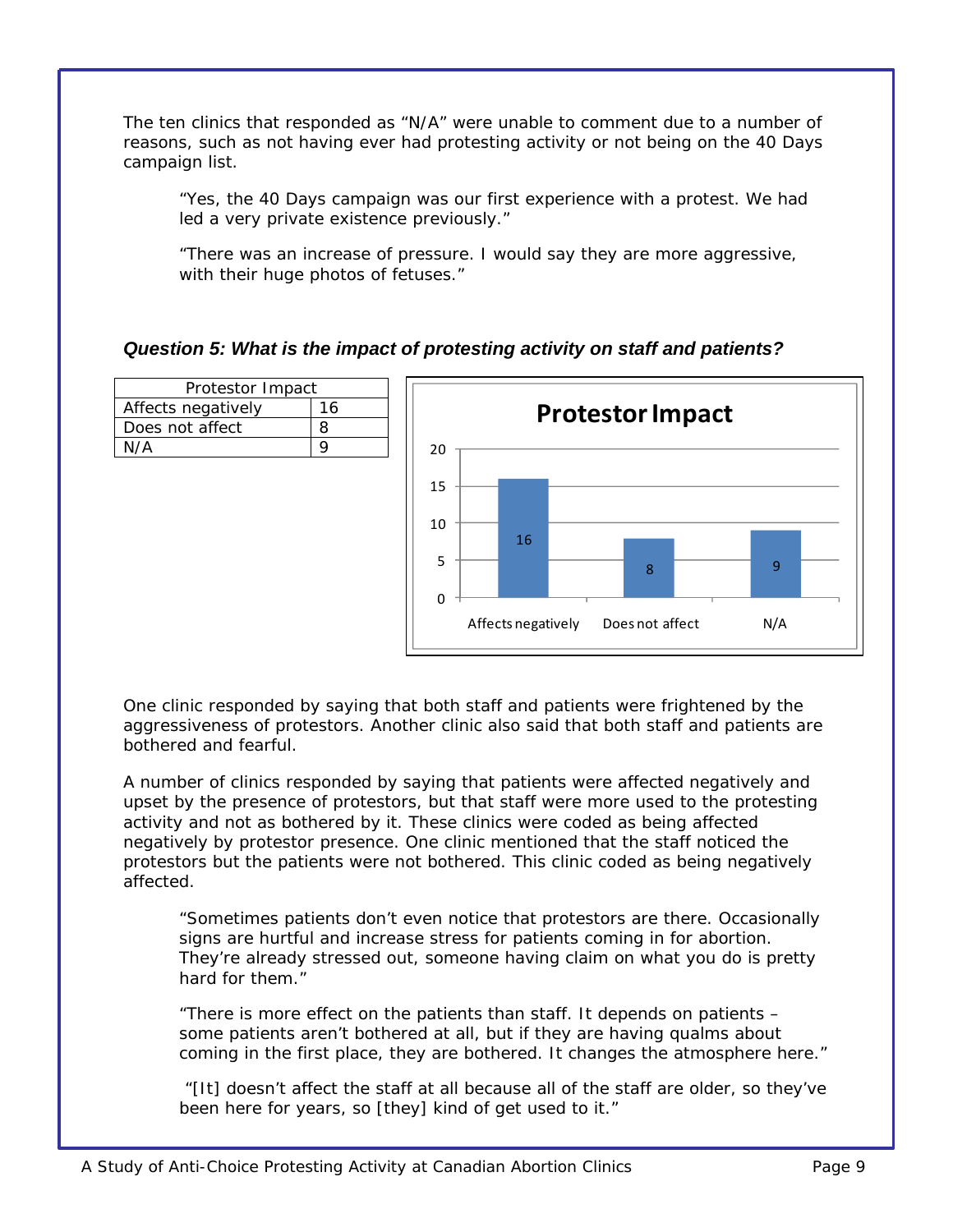*"Generally not. Some women say they feel intimidated. For staff, it's more a feeling of disgust."* 

*"Before the injunction, it affected everyone who worked at the clinic and all the women who came for an abortion. It was bullying!"* 

#### *Question 6: Has the clinic gathered patient feedback regarding protestor activity?*

| Patient Feedback |    |
|------------------|----|
| Yes              |    |
| N٥               | 23 |
| Unsure           |    |
| N/A              |    |
|                  |    |



This question was asked to determine if clinics gathered any data on protesters from patients themselves, in terms of how protester presence affected patients. Such data could be valuable to use as evidence in court to support an injunction or bubble zone law. Only two clinics had ever done so. (Although not asked in this survey, some clinics have used staff or volunteers to collect data directly, such as recording protester presence and taking photographs).

#### *Question 7: Has the clinic taken actions against protestors?*

Of the 33 clinics surveyed, 21 clinics took measures to reduce protesting activity. Of these 21 clinics, 17 were clinics that had experienced protesting, 3 were clinics that had rarely experienced protesting, and one was a clinic that had never experienced protesting. Thus of the 21 clinics that had experienced protestors, 4 clinics did not take any measures to reduce the protesting activity.

The clinics that tried to reduce protesting activity took measures such as obtaining private injunctions, recruiting clinic escorts (usually volunteers) for the patients and staff, calling in local law enforcement, and training staff on how to respond to protestors. Some clinics hired private security guards or, if they were in a multitenant building, had building security. Clinics located within hospitals also may have hospital security patrolling the area. One clinic contacted the National Abortion Federation to monitor the protesting situation. Another clinic increased its video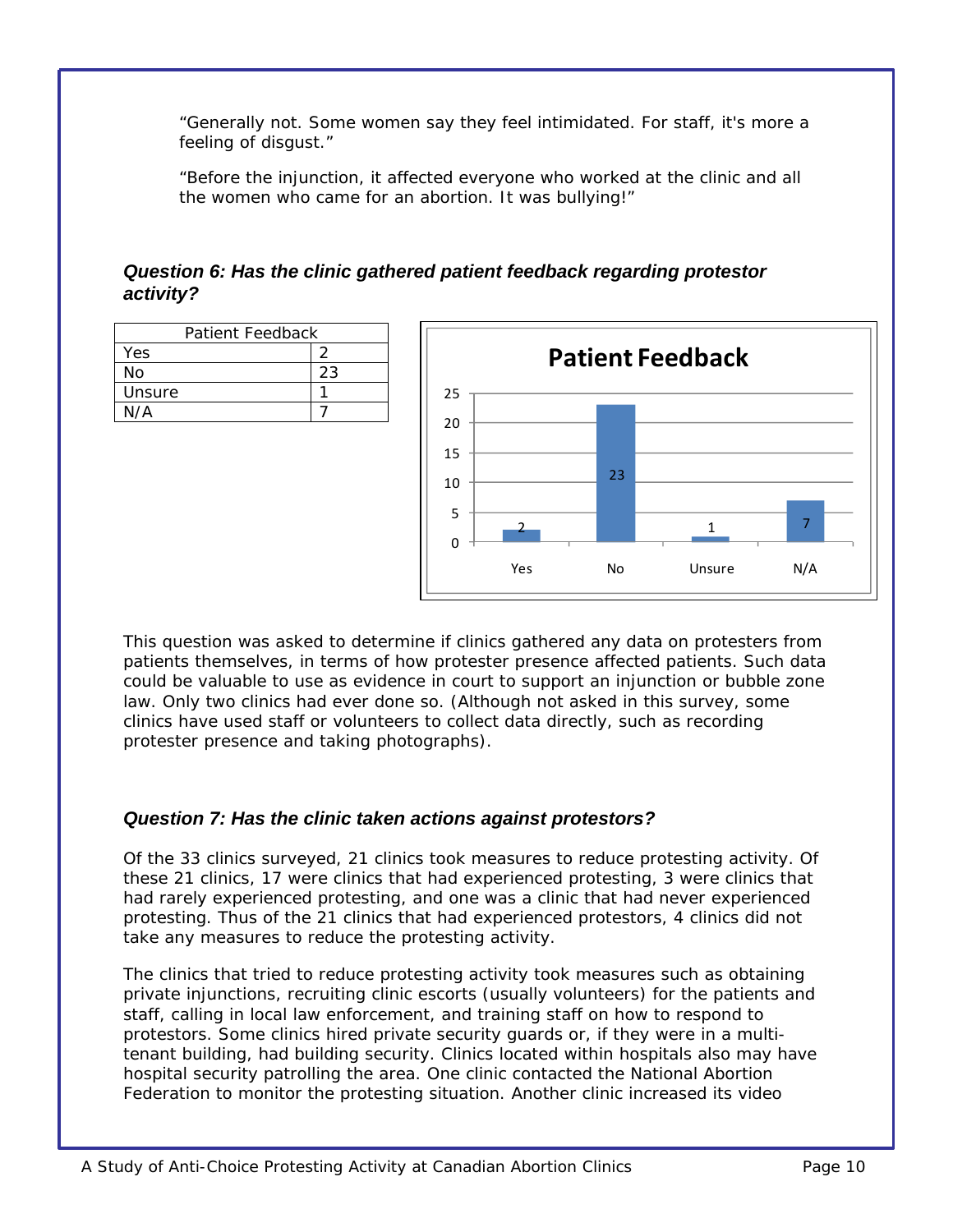surveillance of the clinic entrance, and implemented a door alarm system and entrance swipe cards.

For the six BC clinics, two have the *Act* in effect. One clinic tried to apply for an access zone at one point but was unable to get one, while another clinic decided not to apply as it did not have a need for the *Act*.

*"Besides the security guard, we make staff aware of how they should act if approached, teach staff not to engage them [protestors], and train staff to be mindful of their comfort level."* 

*"During the protest, we took extra precautions to ensure the safety of staff and patients. These included upgrading the security at the entrance to the clinic. Arrangements were made for clinic staff to be given an escort by security as needed. Patients were provided information about the protest and a phone number to call to request an escort."* 

#### *Question 8a: Have the measures taken against protestors been effective?*

| <b>Efficacy of Measures</b> |    |
|-----------------------------|----|
| Effective                   | 16 |
| Usually/mostly effective    |    |
| Sometimes effective         |    |
| Not very/rarely             | 2  |
| effective                   |    |
| Not effective               |    |
| Difficult to measure        |    |
| N/A                         |    |

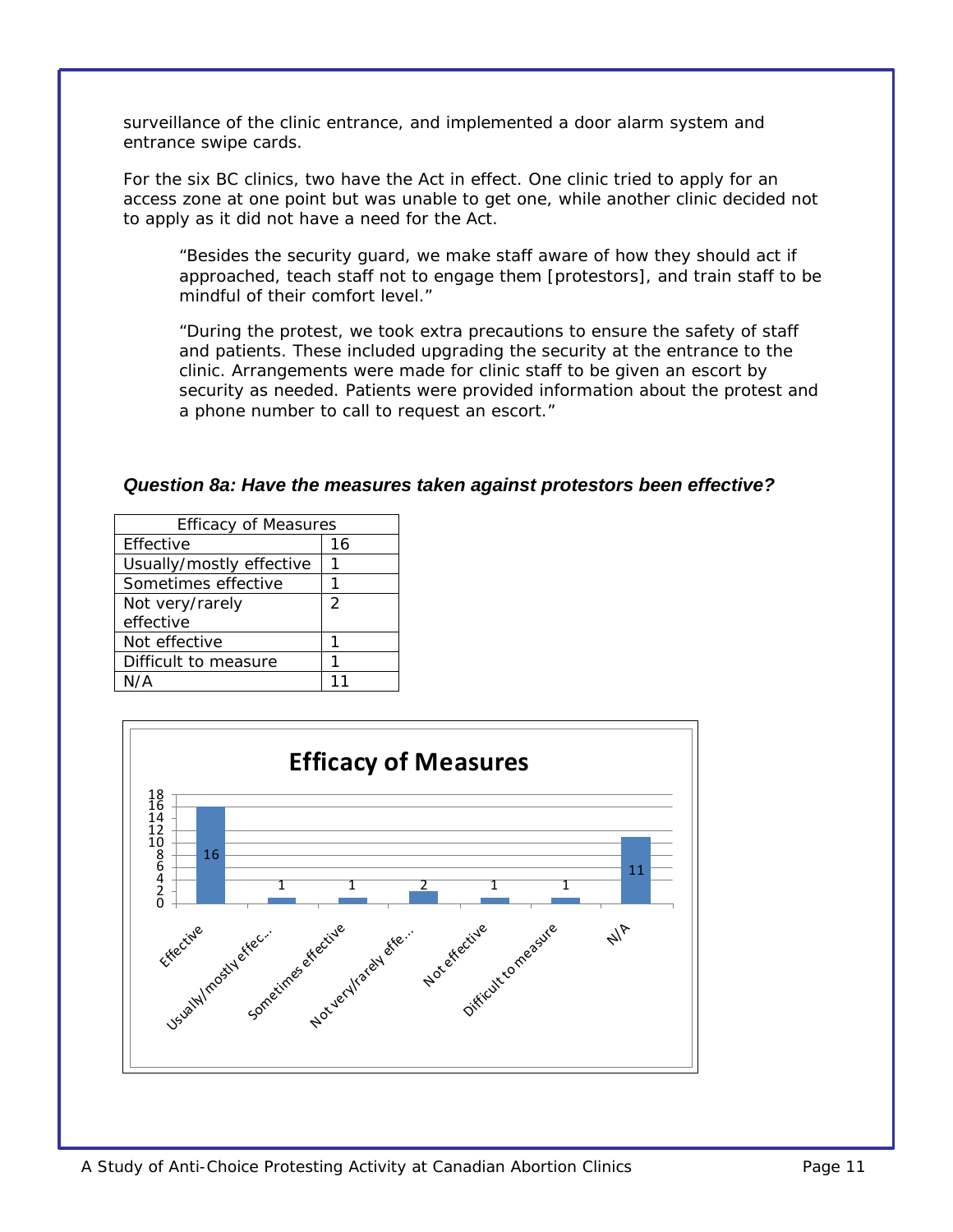One clinic stated that while the measures taken did reduce picketing, it was not effective in a larger sense. The police regarded dealing with the protestors as a nuisance and there was a lot of anti-choice sentiment amongst police. Some clinics had difficulties getting a response from the police at all, particularly when individual officers have anti-choice beliefs.

One clinic was unsure if the police response at the scene was effective as the police did not contact the clinic afterwards to discuss the measures they took. Additionally, the clinic believed that the protesting activity would have settled down anyway, regardless of the police response, after the 40 Days campaign ended.

One clinic mentioned that the measures were mostly ineffective because the protestors would respond to police by leaving, then returning as soon as the police presence was gone.

*"The police respond. There is not much they can do. The protestors are on the sidewalks and the sidewalks are next to the clinic. They have a right to be on the sidewalk."* 

*"We have been satisfied with the results. We have had police at the table and understand that they are available to us as needed."* 

*"The injunction has been effective in the sense that as soon as it came into force, it cut down on picketing a lot....There are not a lot of people that are willing to go to jail, so it is effective. We have to call the sheriff and then the police, and they come when we call them."* 

*"Police are not always aware that the clinic has an injunction. One or two times a year, we explain to police about the injunction – they have to read it. It is a little more cumbersome because it is a privately held injunction, so police officers aren't always aware of the situation. Once they are aware and understand, they are responsive and deal with violators."* 

#### *Question 8b: What is the quality of the relationship between the clinic and law enforcement?*

| Relationship with Law Enforcement |  |
|-----------------------------------|--|
| Good relationship                 |  |
| Bad relationship                  |  |
| Cannot say whether good or        |  |
| bad                               |  |
| N/A                               |  |
|                                   |  |

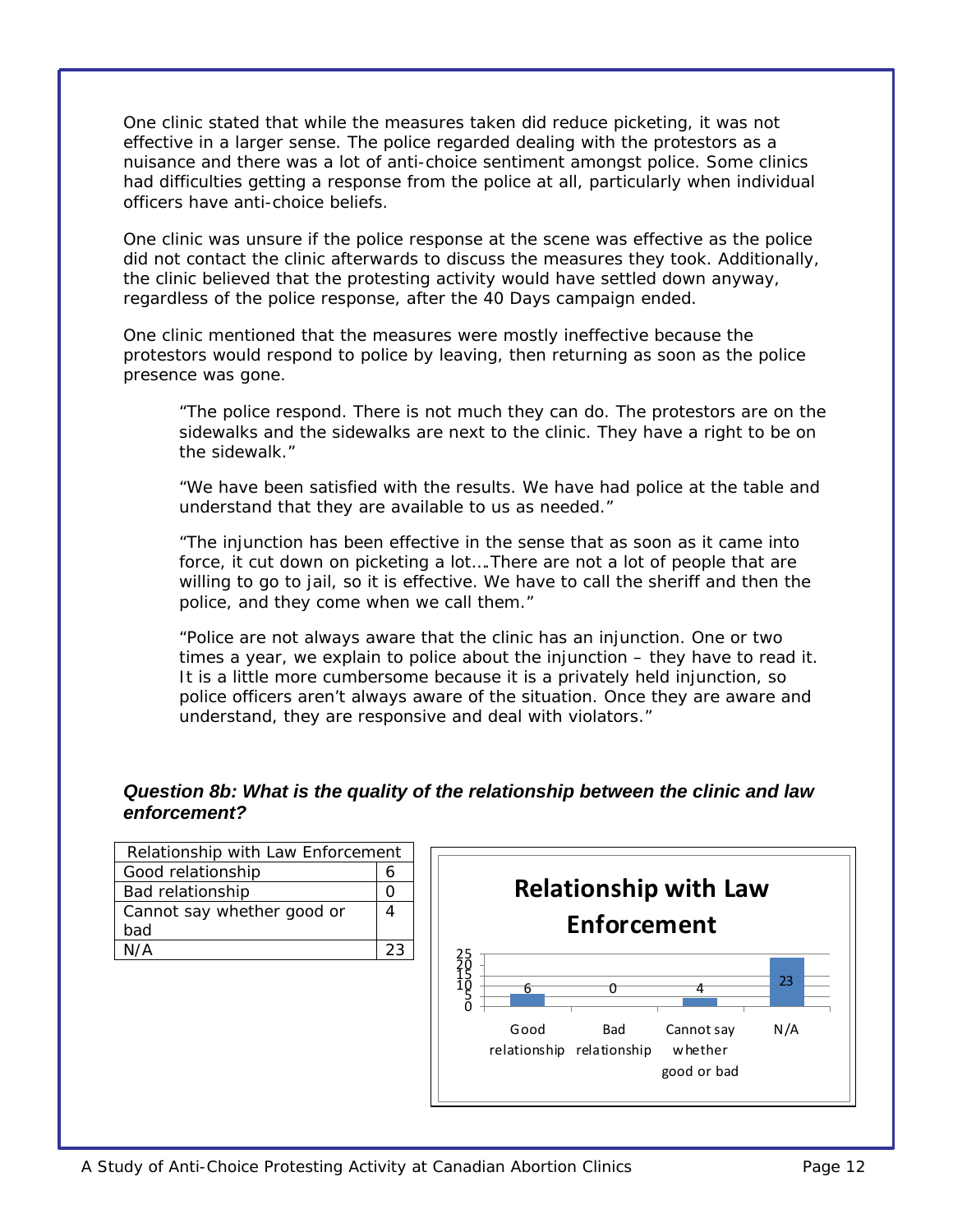#### *Question 9: Does the clinic have an injunction?*

A total of seven clinics have court injunctions: two in the Prairies, three in Ontario, and two in Quebec. Injunctions create a bubble zone area around the clinic that prohibits or controls the presence of protesters.

*Question 10: Is legislation similar to BC's desirable elsewhere?* 

| Desirability of Legislation |  |  |
|-----------------------------|--|--|
| Yes                         |  |  |
| Maybe/unsure                |  |  |
| No                          |  |  |
| N/A                         |  |  |
|                             |  |  |



One clinic mentioned that it would be desirable to have bubble zone legislation because it would be more effective than the measures taken by individual clinics, which can only keep protestors off private property in accordance with trespass laws. Legislation would be more effective because it could keep protestors outside a greater radius around the clinic.

*"A private injunction is not subject to the Charter of Rights and Freedoms, so it can't be challenged like in BC, but we had to get [the injunction] ourselves and it was expensive. Now that we have this injunction, we have it. … The thing about a private injunction is that you have to show harm, so until clinics open up and protestors bother the clinics, you can't go to court."* 

*"Yes, they should have it for all of the clinics because what other medical procedure allows for people to be bullied when they get the procedure? It is frightening for people and seems so third world that people can't get access to their healthcare. The large majority of protestors are middle-aged men, and it can be frightening for people. A bubble zone would help to even the playing field for the patients."* 

*"Yes, despite our peaceful experience, it would be ideal not to have the protests across the street."* 

*"It's not needed for this clinic. [Protestors] can't come in the hospital. They can use the public sidewalk outside if they need it, and that's a distance from the hospital."*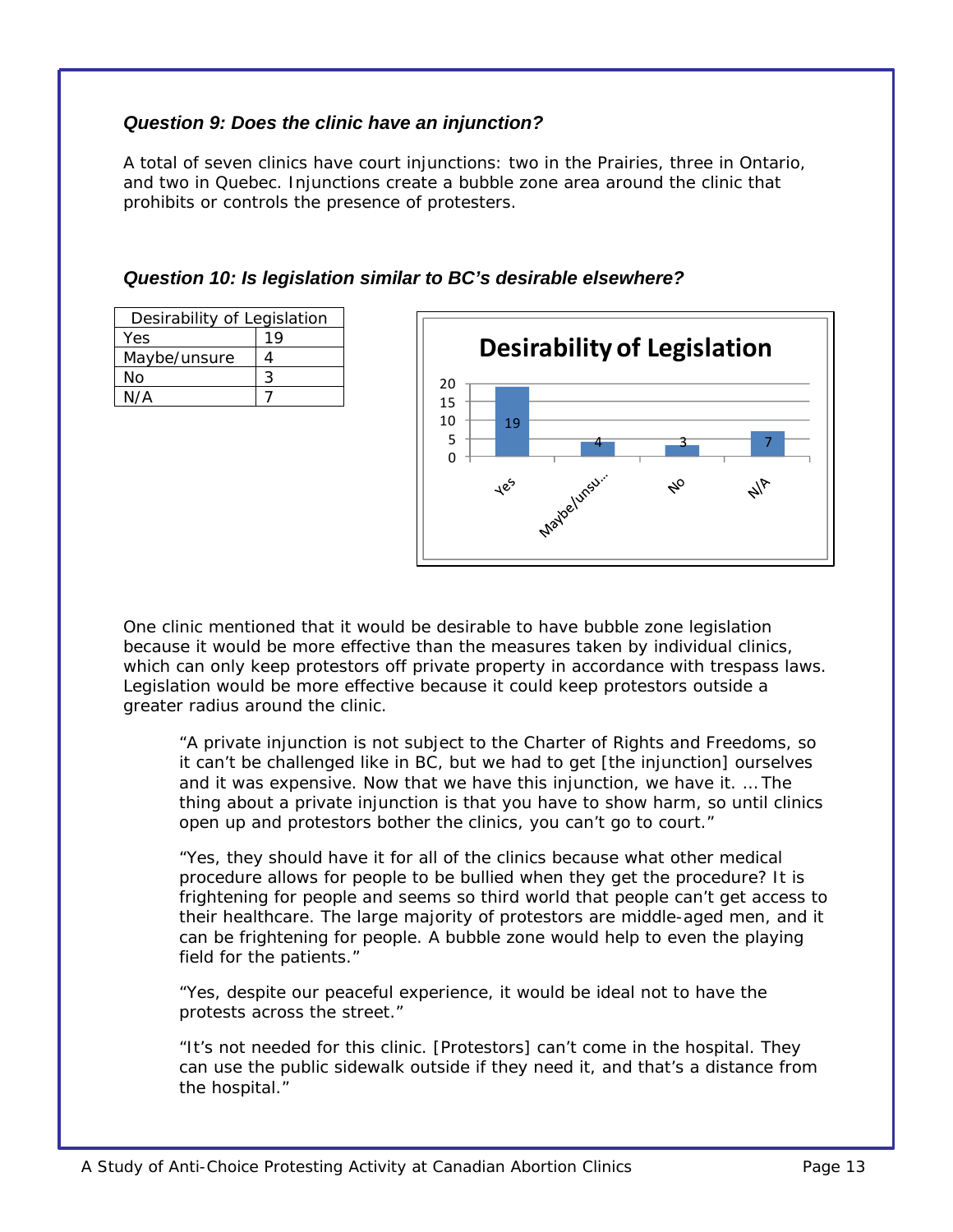*"Yes, a law would make a huge difference in reducing the size of protestors. It would remove individual clinic obligations to respond to protesters. They wouldn't have to incur the cost of obtaining and enforcing an injunction, and police respond better to a law."* 

*"Absolutely. We would be protected regardless of where we would be. Such a law would be preferable for everyone. Also, we must focus on prevention. We should not wait until the situation is dramatic. We are noticing an increase in pressure from demonstrators opposed to abortion. We must act now."* 

#### *Question 11: Is legislation similar to BC's feasible elsewhere?*

| Feasibility of Legislation |    |
|----------------------------|----|
| Feasible                   |    |
| Provincial > federal       |    |
| Not feasible               | 11 |
| Difficult to say/unsure    |    |
| No comment                 | 5  |
| N/A                        | ҕ  |



In general, there was quite a negative tone for the feasibility of bubble zone legislation similar to BC's being passed either municipally, provincially, or federally. Most clinics thought the likelihood of a bubble zone law being passed provincially was greater than the likelihood of a federal law. One clinic stated that even if the federal government was pro-choice and desired such legislation, it would be difficult to pass federally because access zone governs health and not criminal law.

*"[In regards to] blanket legislation, I don't think it would be passed. Certainly provinces would find it beneficial – for certain provinces that are more conservative than others and struggle with protestors, and are constantly running up against opposition. It would probably help them to provide quicker and better access."* 

*"A federal law would be best, but a provincial law might be easier to pass. Maybe since the Conservatives are about 'law and order' we could take advantage of that to try and pass a federal criminal law."*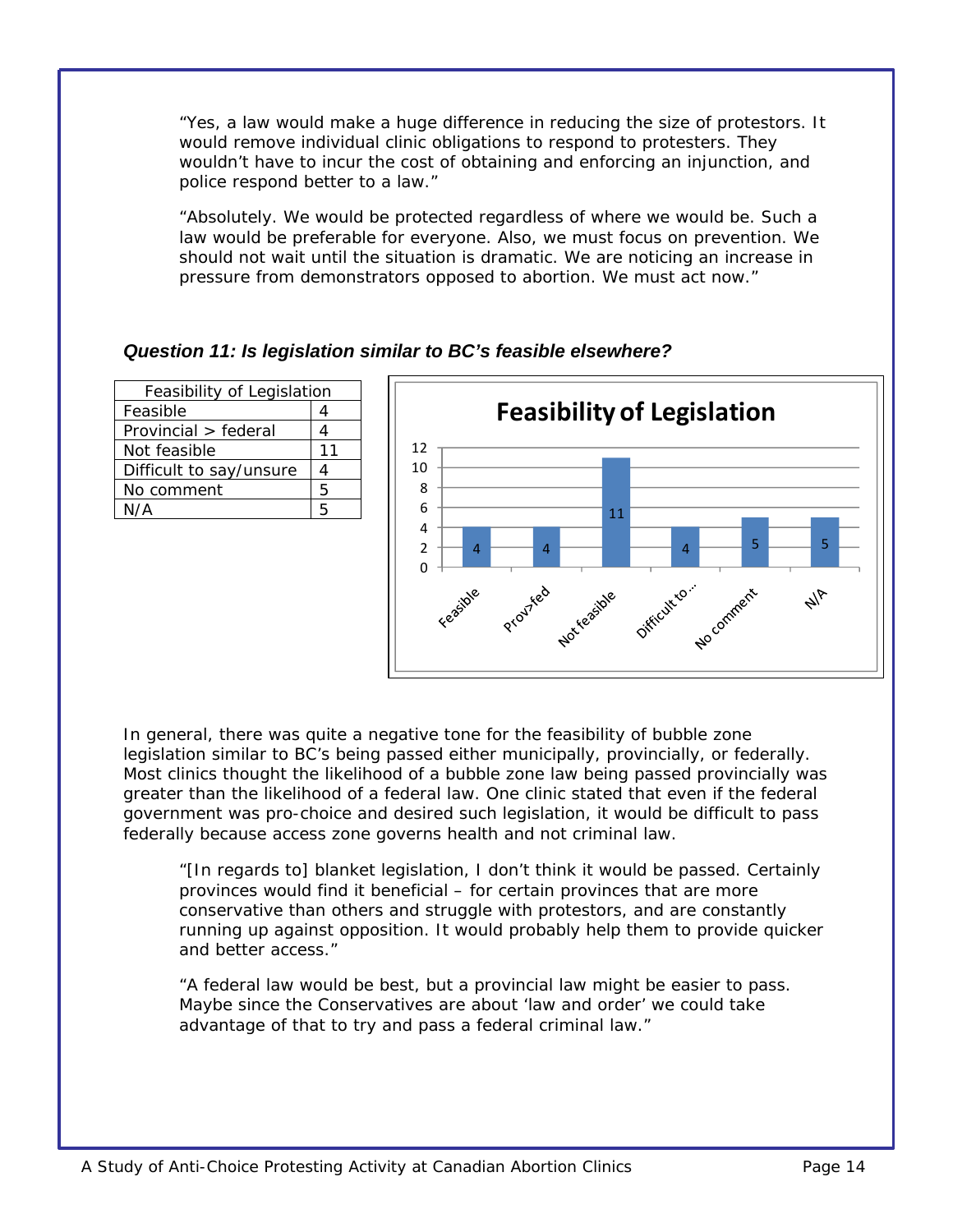# **Discussion**

#### *Differences between clinics without an injunction and with an injunction*

There were minimal differences between clinics with injunctions and without injunctions, since protesting activity varied so much across clinics and across provinces. However, for the clinics with injunctions, they experienced a far greater amount of protesting prior to obtaining their injunctions when compared to clinics without injunctions.

#### *Differences for clinics pre-injunction and post-injunction*

The seven clinics that obtained injunctions were all experiencing heavy protesting activity prior to obtaining an injunction. These results may be skewed due to the fact that the only clinics that can obtain injunctions are those with heavy protesting activity in the first place. Once the clinics obtained injunctions, they experienced significant decreases in protesting activity, sometimes to the point where protesting activity was no longer an issue.

Two clinics saw a drop of hundreds of protestors pre-injunction to only a few protestors post-injunction. One clinic experienced harassment and property damage pre-injunction, but post-injunction, the protestors no longer approach the building or patients and staff entering the clinic.

One of the benefits of procuring an injunction rather than passing a bubble zone law is that private injunctions are not subject to the Charter and thus cannot be challenged in court. However, an injunction sets up the matter as a private dispute between two parties, thus legitimizing the protestors and trivializing the situation of clinic staff and patients. This can turn police into arbitrators rather than enforcers, and attempts at compromise may be more likely. The clinic itself must monitor the situation and explain the injunction to local law enforcement when they have an issue; thus enforcement can be inconsistent. In addition, procuring an injunction is a laborious and lengthy process, and clinics must satisfy a heavy burden of proof before they can get an injunction.

#### *Differences between clinics without bubble zone legislation and with bubble zone legislation*

Of the six BC clinics, two had the *Act* in place. These two clinics experienced reduced protesting activity after the legislation came into effect. One clinic no longer has any protesters at all, while the other clinic still experiences regular protests outside the bubble zone across the street, and the occasional rare intrusion of protesters into the zone. However, staff and patients at these two clinics do not feel threatened by the protestors, in contrast to some other clinics that do not have bubble zone legislation.

It appears in general, bubble zone legislation is desired by most survey respondents, if not for their particular clinic, at least for abortion facilities overall.

One of the benefits of bubble zone legislation is the ease of enforcement of law as compared to a private injunction, which requires the clinic itself to monitor the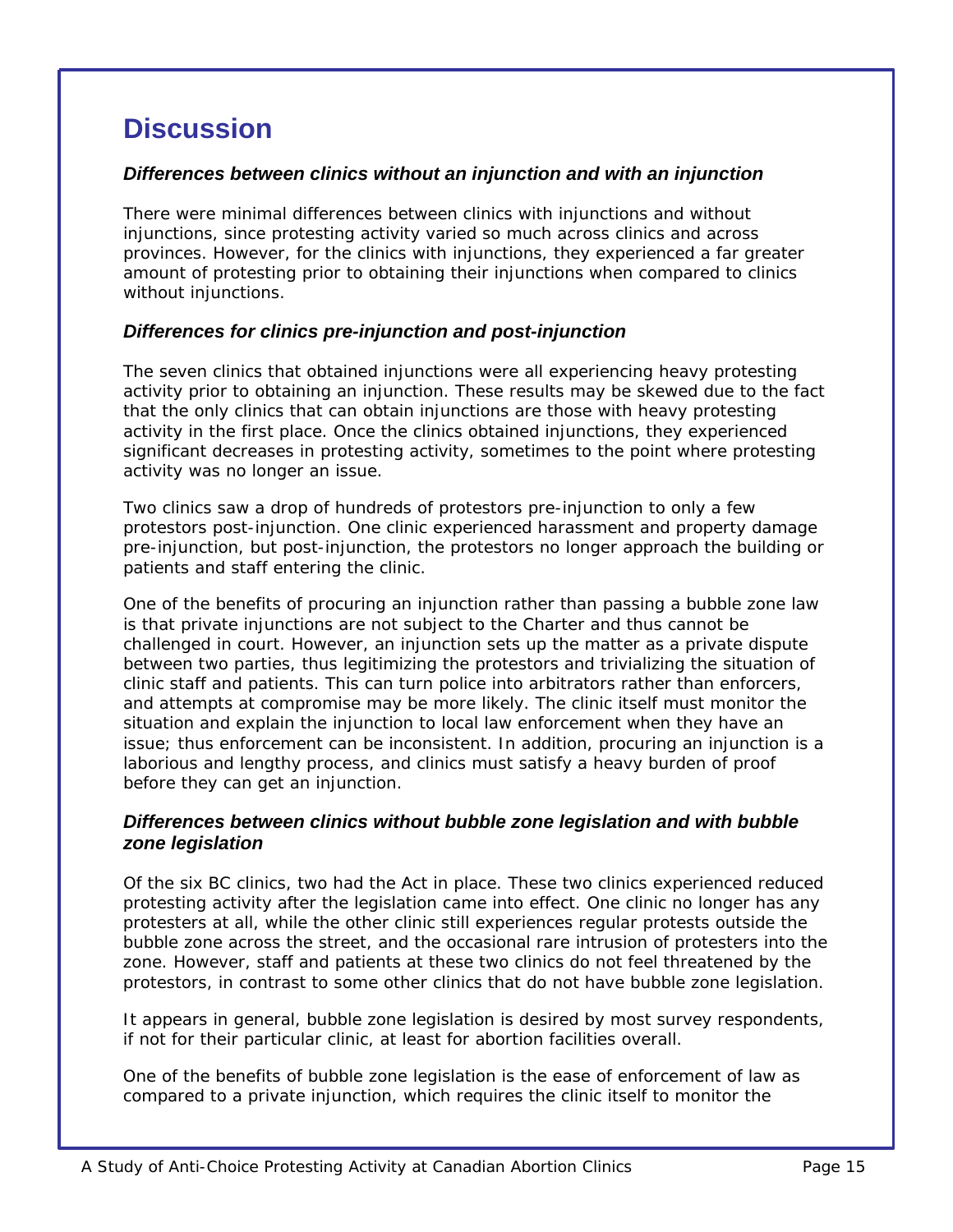situation and explain to local law enforcement the injunction before police will take action. Bubble zone legislation is also desirable in that it would provide for a uniform set of terms across abortion clinics that all protestors could be made aware of, and provisions in the legislation can protect doctors' offices and homes. In addition, the application process for an injunction is quite laborious and lengthy, and clinics have a heavy burden of proof to satisfy before they can acquire a private injunction. However, even with BC's bubble zone law, clinics must apply individually and show a pattern of ongoing protest activity in order to acquire an access zone. Furthermore, bubble zone legislation can be challenged in court on constitutional grounds.

## **Recommendations**

#### *Benefits of legal protection*

Today, it appears that there are minimal differences in protesting activity for clinics with injunctions or legislation and those without any sort of legal protection. However, the benefits of having legal protection in place, whether it be an injunction or a law, are manifold. They include:

- Protecting the safety and privacy of providers, staff, and patients
- Protecting the right to access healthcare services
- Protecting women's health by reducing the risk of complications
- Protecting the clinic and property from destruction and vandalism
- Fostering community peace by reducing neighbourhood nuisance and noise
- Reducing traffic problems, hazards, and accident risk
- Potentially reducing anti-choice violence and harassment
- Potentially lowering the levels and impact of anti-choice activism in general

Finally, bubble zone legislation and injunctions minimally impact the protestors' freedom of speech, as they are free to protest elsewhere, outside of the bubble zone or away from the clinic.

#### *Clinics in need of a bubble zone*

Two clinics – one in Ontario and one in the Maritimes – were identified in our analysis as most in need of legislation similar to BC. Neither of them have an injunction and both experience regular and sometimes aggressive protests. For political reasons, the possibility of enacting a provincial bubble zone law in Ontario appears more feasible than anywhere in the Maritimes.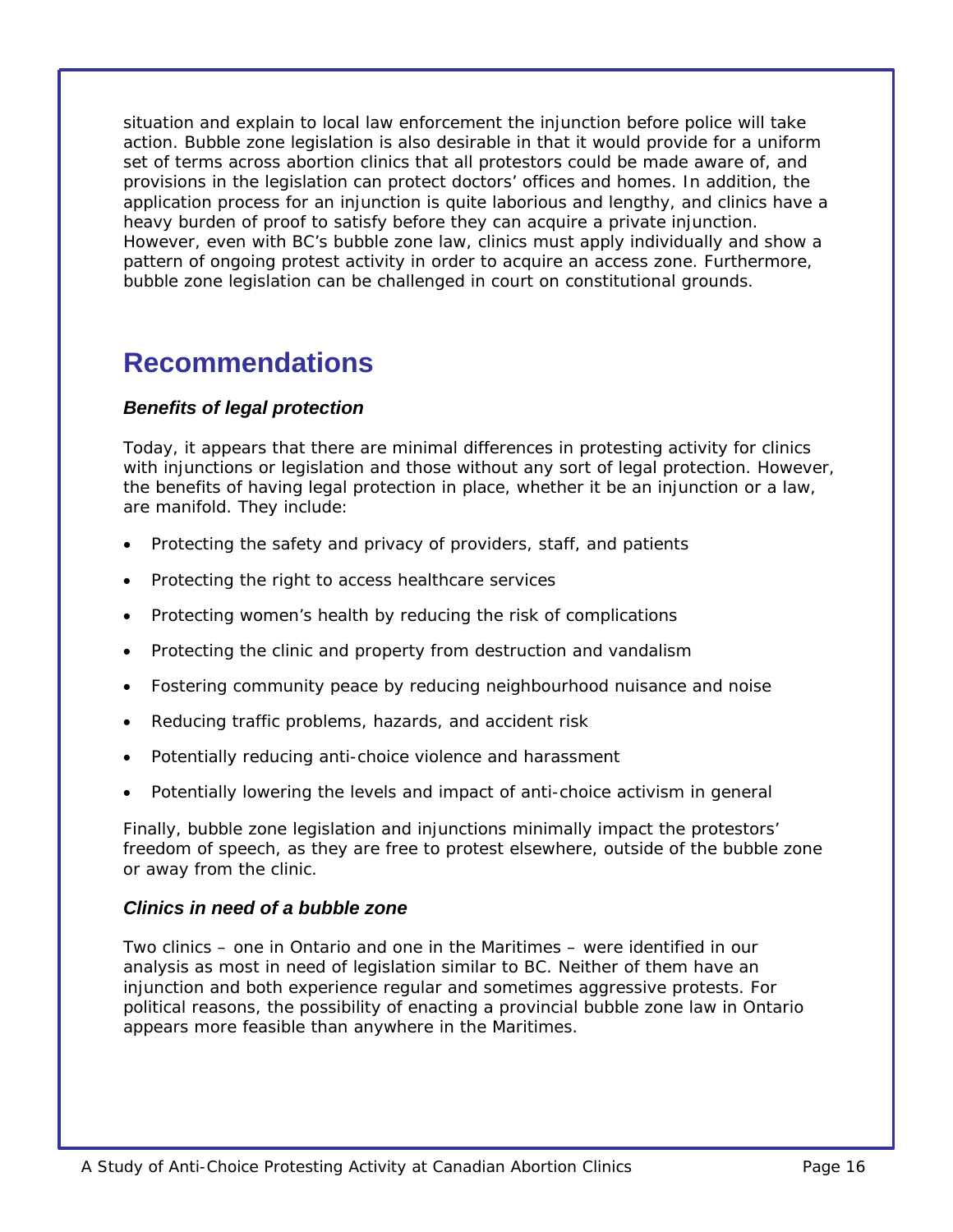#### *Feasibility of federal bubble zone law*

The most beneficial and long-term solution would be to petition Parliament to pass a federal law that would create access zones for clinics and the homes of providers. Provincial laws may be more pragmatic in terms of feasibility and may also become available more immediately; however, a blanket federal legislation would take the greatest step towards protecting women's constitutional rights, codified in section 15 of the *Canadian Charter of Rights and Freedoms*10 (the "*Charter*"). Other *Charter* rights that may also be included are section 2(a) freedom of conscience and section 7 life, liberty, and security of the person.

A federal law would also create uniform legislation across Canadian abortion clinics. In addition, while each clinic must apply individually for a bubble zone under BC's *Access to Abortion Services Act*, a federal criminal law would not necessarily require clinics to do so, allowing them to be protected automatically. Further, a government that passes bubble zone legislation would be seen to publicly support unobstructed access to abortion services, and this would help advance women's rights and bring public attention to the cause. Although such a law would not be feasible under the current Conservative government, a long-term strategy could be pursued with the hope of success under a different government.

Another challenge in passing a law similar to BC's *Act* is the reduction in protestor activity within the last ten to twenty years. This will make it difficult to prove a need for new laws and injunctions. On the other hand, since 2009, the anti-choice "40 Days for Life" campaign has caused a marked increase in protest activity at many clinics.

Another issue that one clinic mentioned is that the *Access to Abortion Services Act* is health legislation within the meaning of section 92(7) of the 1867 *Constitution Act*<sup>11</sup>, which is a provincial head of power. Thus the federal government would be unable to pass such a law, as health legislation is provincial jurisdiction.

Although the federal government could try to amend the *Criminal Code*<sup>12</sup> to include such a provision, such an act would only be constitutionally valid if the government could classify the legislation as falling within the meaning of section 91(27) of the 1867 *Constitution Act*. Valid criminal law must usually take the form of a prohibition and a penalty, and must have a valid public purpose.<sup>13</sup> The form test would be met in legislation that prohibits protesting within a certain radius of clinics, and penalties that include fines and imprisonment. In terms of a valid public purpose test, jurisprudence has dictated that Parliament has broad and plenary powers when it comes to criminalizing activities, and while criminal law is usually morality-based, it is not frozen in time.14 One could classify the purpose of the *Access to Abortion* 

 $\overline{a}$ 

<sup>10</sup> *Canada Act*, 1982, (UK) 1982 c 11, Schedule B.

<sup>11</sup> *The Constitution Act*, 1867, 30 & 31 Victoria, c 3 (UK).

<sup>12</sup> *Criminal Code*, RSC 1985, c C-46.

<sup>&</sup>lt;sup>13</sup> Reference re Validity of s  $5(a)$  of the Dairy Industry Act, [1949] SCR 1.

<sup>&</sup>lt;sup>14</sup> RJR MacDonald Inc v Canada (Attorney General), [1995] 3 SCR 199.